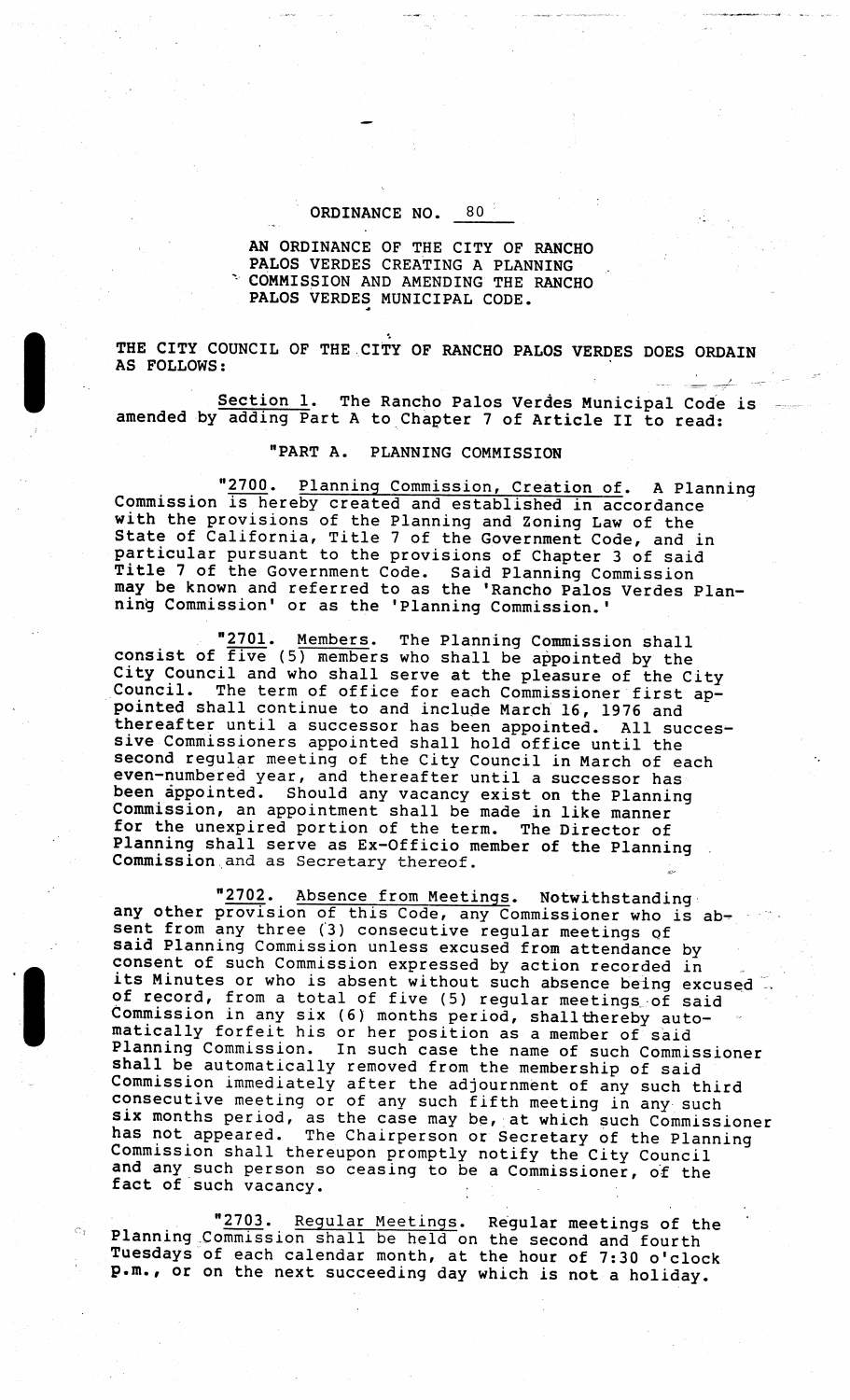Regular meetings may be adjourned by public announcement toa specified date, and any such adjourned meeting shall be deemed a regular meeting. Said meeting dates may be changed by resolution adopted by the Planning Commission and approved<br>by resolution adopted by the Planning Commission and approved by the City Council. The Framming Commission and app

"2704. Duties., The said Planning Commission and the members thereof shall respectively have and exercise each and all of the powers, duties, rights, privileges and authorities of City Planning Commissions and of members and ducholicies of City Pianning Commissions and of members<br>of such Commissions, all as set forth, provided for, and con-<br>templated in this Code and in and under the provisions of the State Planning and Zoning Law as same now exists and as same may hereafter be amended, and shall perform the duties, acts and functions of such City Planning Commission, and members thereof, respectively, all as indicated, set forth and referred to in, and as contemplated by, said 'Planning and Zonin<sup>g</sup> Law' and in the manner therein stated.

"2705. Organization. The City Council shall appoint the Chairperson. The Planning Commission shall elect <sup>a</sup> Vice- Chairperson, from among its members , at its first organizational meeting and thereafter at its first regular meeting in April of each even-numbered year. The Commission may also appoint such other officers as may be necessary for the administration of its business, at the same time and for Like doministration of its business, at the same time and for<br>like terms. Said officers shall enter in the duties of their office IIKE terms. Said Officers shall enter in the duties of their of:<br>at the first regular meeting in April of each even-numbered year. The Commission shall adopt rules and regulations for the transaction of its business and shall keep <sup>a</sup> record of all its minutes, resoof fest susfiness and shaft keep a fecord of all fits minutes, reso-<br>lutions, actions, findings and determinations. Minutes, resolutions, iucions, actions, findings and determinations. Minutes,<br>and official records shall be filed with the City Clerk."

PASSED, APPROVED AND ADOPTED this 2nd day of December,

None

AYES: Buerk, Dyda, Ruth, R. Ryan and M. Ryan<br>NOES: None ABSENT: None  $\mathcal{P}$ 

MAYOR,

ATTEST:

1 P. Kubs Dy

I HEREBY CERTIFY that the foregoing is a true and correct by copy of Ordinance No. 80 passed and adopted y the City Council of the City of Rancho Palos Verdes at a meeting thereof held on the 2nd day of December 1975, and that said Ordinance was posted pursuant to law.

.<br>P  $2n$ na  $\overline{D}$  $CITY$   $CLE\overline{K}$   $\qquad \qquad \qquad \qquad \qquad \qquad \qquad \qquad \qquad \qquad \qquad$